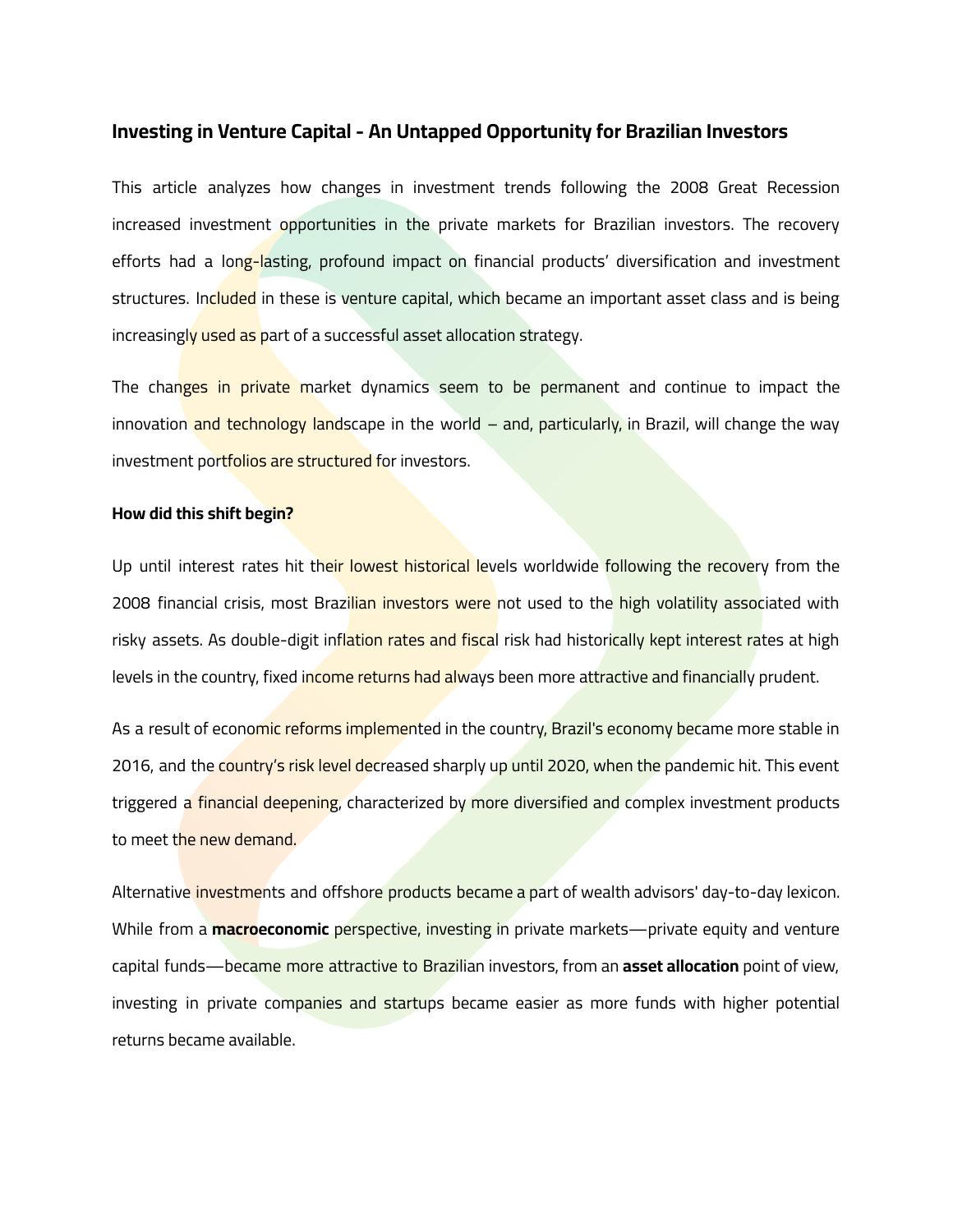### **Why the higher potential returns?**

The higher potential returns in the private market can be explained by a widely known trend: **companies are staying private longer**. While this is not new, it results in reduced premia for public market investors and increased value for early investors. In his book Secrets of Sand Hill Road, Scott Kupor<sup>1</sup> offers <mark>the Mi</mark>crosoft vs. Facebook example to illustrate this phenomenon.

Microsoft went public in 1986 with a \$350 million market cap; since then, it's increased more than 2500x in valuation. Facebook, on the other hand, went public in 2012 with a \$100 billion market cap and has increased in value 5x. This comparison needs to account for time frame, inflation, economic cycle, and other factors. However, all things considered, private investors captured much of Facebook's increase in value before it went public.

Companies are staying private longer for two main reasons:

**Availability of funding** followin<mark>g the ERISA<sup>2</sup> in the US</mark>, which enable<mark>d pension funds to in</mark>vest in the alternative-investments space and VC funds for a steadier flow of capital, making it easier to access capital and not have to go through the hurdles of an IPO.

**Reduction of initial costs** to start a company went down sharply especially after the dotcom bubble. A classic example is cloud computing. After the 2000s, it became much cheaper for companies to build their operating systems as they did not need to buy and operate expensive servers. This trend is even more pronounced now as a number of startups have built solutions for one another: from automated payroll to corporate credit cards. The ecosystem now feeds on itself.

## **Is investing in VC a passing fad?**

Some investors and financial experts believe we've reached a point of no return in which VC funding and startups have hit a new level of economic relevance. For others, they predict this is a bubble in

<sup>1</sup> Managing Partner at Andreessen Horowitz, co-founder and co-director of the Stanford Venture Capital Director's College

<sup>&</sup>lt;sup>2</sup> 1974 Employee Retirement Income Security Act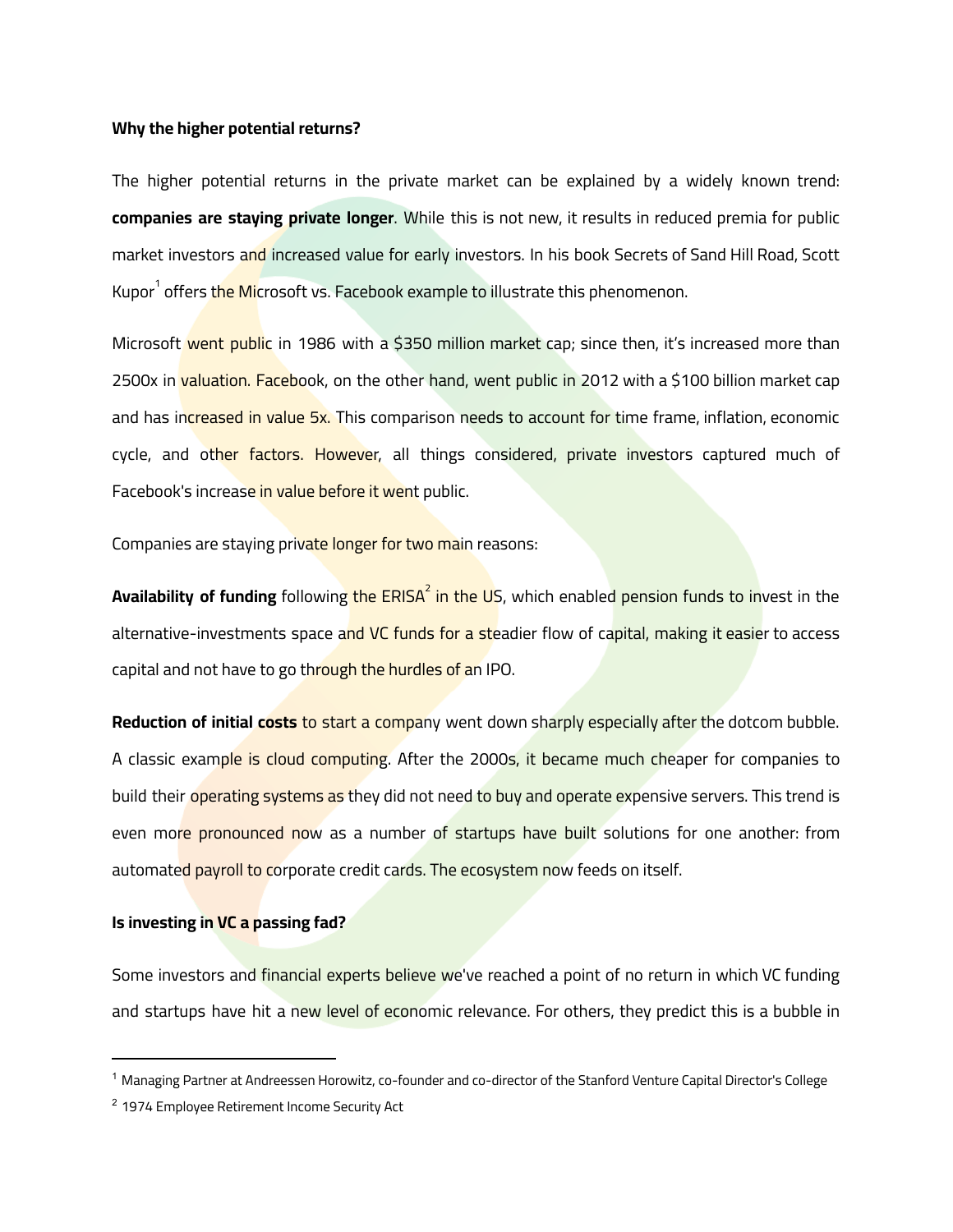the making and we should expect a mean-reverse movement at some point. While there might be a valuation correction on the horizon, as interest rate hikes are a reality now in the face of rising inflation, what we are seeing is not a passing fad but a huge structural shift in the way markets innovate that is only gaining momentum. Innovation is no longer centered in the R&D departments of large corporations, but made possible through startup ideas, trial and error exposure, and survival of the fittest. Provoked by technological advances associated with the internet and use of smartphones, the push for this innovation boom has enabled thousands and thousands of new products to spread across sectors.

The strength of this structural shift is well supported by data. **Graph 1** shows how much exit values have been growing over the past 10 years, with the \$100-500M bracket being the largest since 2017. Valuations are indeed high across markets, but VCs are able to capture a sizable portion of the increases, with IPOs constantly underperforming, as shown in **Graph 2**.





Source: Pitchbook & NVCA Report: Q4 2021 Venture Monitor.

https://files.pitchbook.com/website/files/pdf/Q4\_2021\_PitchBook\_NVCA\_Venture\_Monitor.pdf#page=1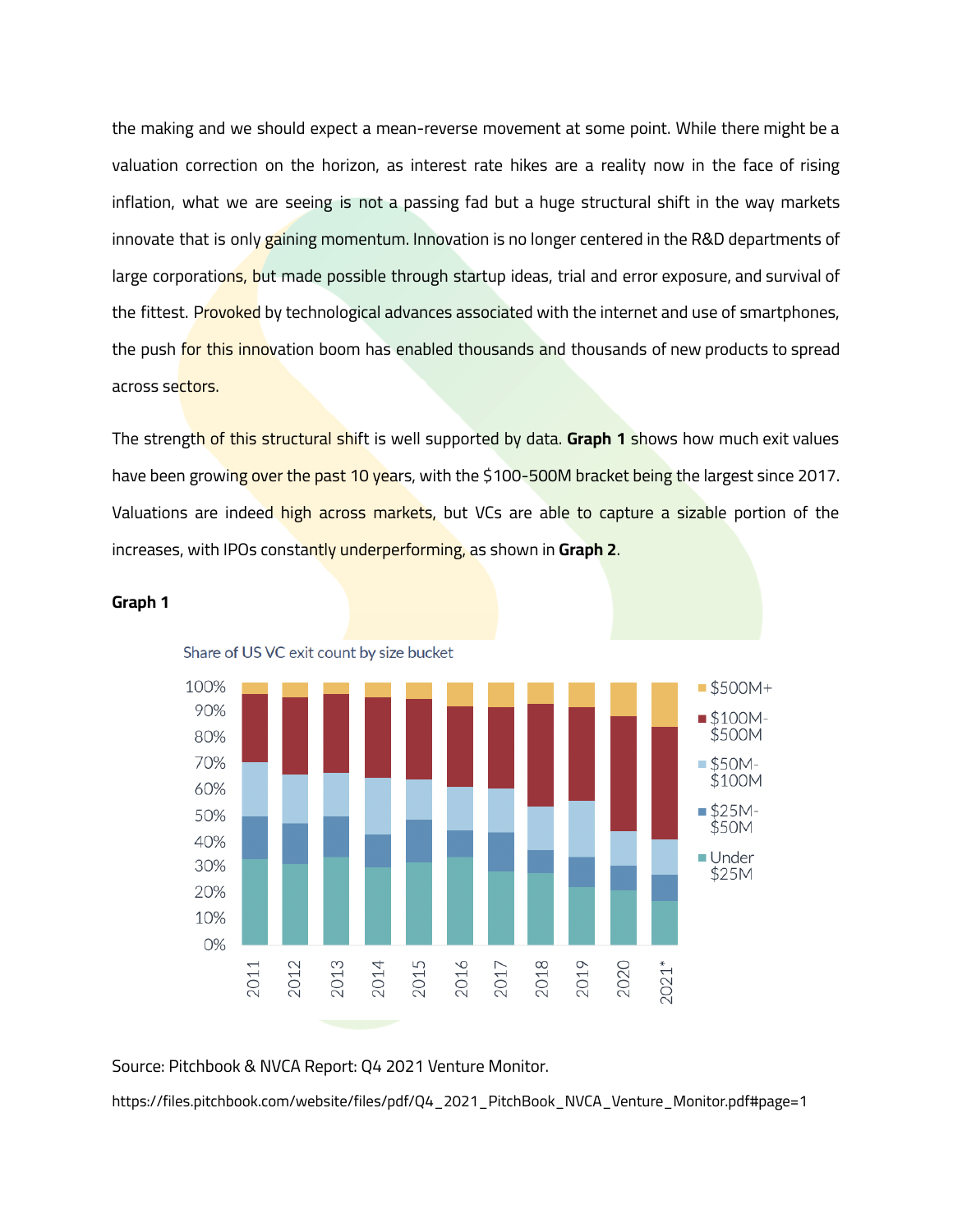## Graph 2



Source: https://pitchbook.com/news/articles/2021-ipo-exits-market-charts

#### **Why startups?**

The startup boom came to accelerate the overall pace of innovation and fill a void, the creative destruction, as Joseph Schumpeter would put it, that has become prevalent at big companies.

Four main reasons led startups to become the center for innovation. First, it is now **cheaper to start a business** than it was before the tech boom. Technology infrastructure, one of the largest capital expenditures for a nascent company, is now extremely affordable. Cloud computing is an example, as mentioned before. By not having to buy and operate huge and expensive hardware facilities, businesses have become less risky. It also makes angel investing more affordable, with smaller check sizes. Ideas have thus started to move from paper to reality.

Second, with fewer hurdles, fewer processes to follow, and fewer hierarchies to go through, startups are **quicker to react and more responsive to change than big companies**. They are structured around their solution, instead of the contrary.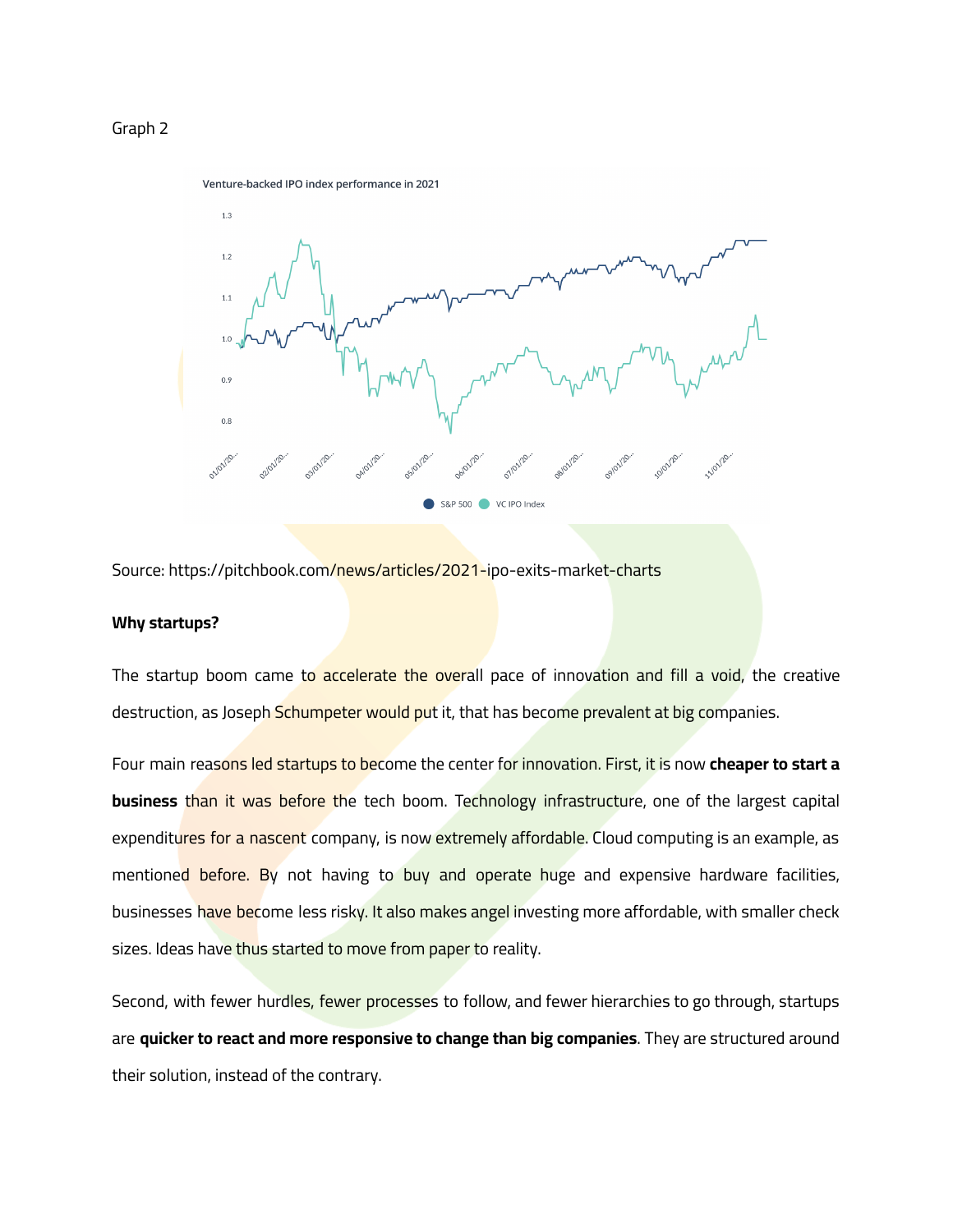Thirdly, it's **easier now to reach customers**. Customer acquisition was also a great hurdle for nascent companies, which hindered scalability. Then came smartphones. Their greatest innovation was not only their revolutionary hardware, but the possibilities it enabled for the development of new solutions for a larger customer base. By creating an app and including it in the Apple Store, incredibly, a company has instant access to millions of Apple phone owners and potential customers.

Finally, the most impactful difference is in the **alignment of incentives** for innovation and new, bold ideas. And that is why this new structure is sustainable. At their roots, many large companies cultivate a culture of risk-averse managers who prefer to stick to what is working rather than try new things and risk their bonuses on challenging projects. By contrast, the startup ecosystem is structured to incentivize and support big risks and big rewards. From the founders who are chasing their golden pots on the other side of the rainbow; to the VCs funding and advising the best startups in hopes of good returns for the LPs; to early employees buying into the startup's mission and betting their careers for the chance of a big payout in the future. Not to mention a world of advisors and mentors who profit from and contribute in countless ways to the existing cycle.

This virtuous circle is a powerful engine for **value creation**. For investors, ignoring private companies means leaving money on the table and waiving participation on the most profitable part of the cycle.

Public markets also benefit from this system. According to a study conducted by the Stanford Graduate <mark>School of Business Pro</mark>fessor Ilya Strab<mark>ulaev<sup>3</sup>, VC-backed com</mark>panies are 41% of US market capitalization. In other words, almost half of the wealth available in the stock market was once generated by private markets.

### **What is in it for the investor?**

It is encouraging to see Brazilian investors taking advantage of the potential and opportunities in the VC space and not only building a local ecosystem based on the successful examples and experiences

<sup>&</sup>lt;sup>3</sup> Professor of Finance at Stanford GSB, The David S. Lobel Professor of Private Equity. "The Economic Impact of Venture Capital: evidence from Public Companies".